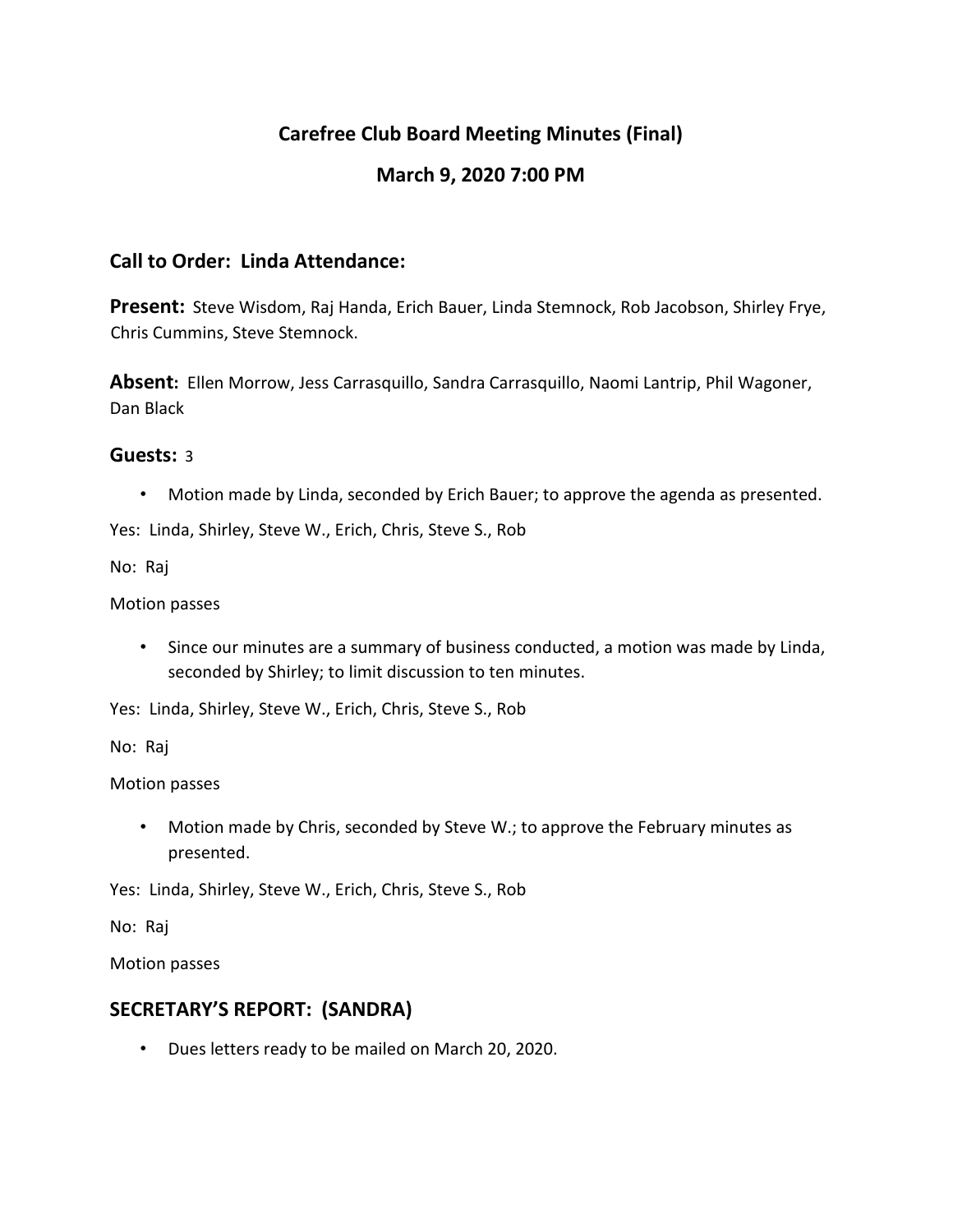# **TREASURER'S REPORT: (CHRIS)**

February financial statements were emailed to the Board. No questions were received.

• Motion made by Erich, seconded by Linda; to approve the February financials as presented.

Yes: Linda, Shirley, Steve W., Erich, Chris, Steve S., Rob,

No: Raj

Motion passes

## **POOL COMMITTEE: (LINDA)**

• Application for lifeguards has been posted. Thanks to Erich.

# **GROUNDS: (ROB)**

• Nothing to report.

#### **NEWSLETTER: (JESS)**

Please send any comments to Linda and Jess by Wednesday. Jess will be back late this week. I am helping him with his first newsletter and offered to make any changes for him before sending it out.

### **WEB: (ERICH)**

The membership should have received a test email. The response back was good. Twelve people requested a 2<sup>nd</sup> email address and they have been added. I will send an email out about the dues letter. The pay online feature will be set up.

# **CLUBHOUSE: (STEVE W.)**

- February collected \$1,898.00 Expenses of \$116.16
- March collected \$432.00 Expenses of \$91.07

# **SWIM TEAM (ERICH)**

• No report.

### **OLD BUSINESS**

• None